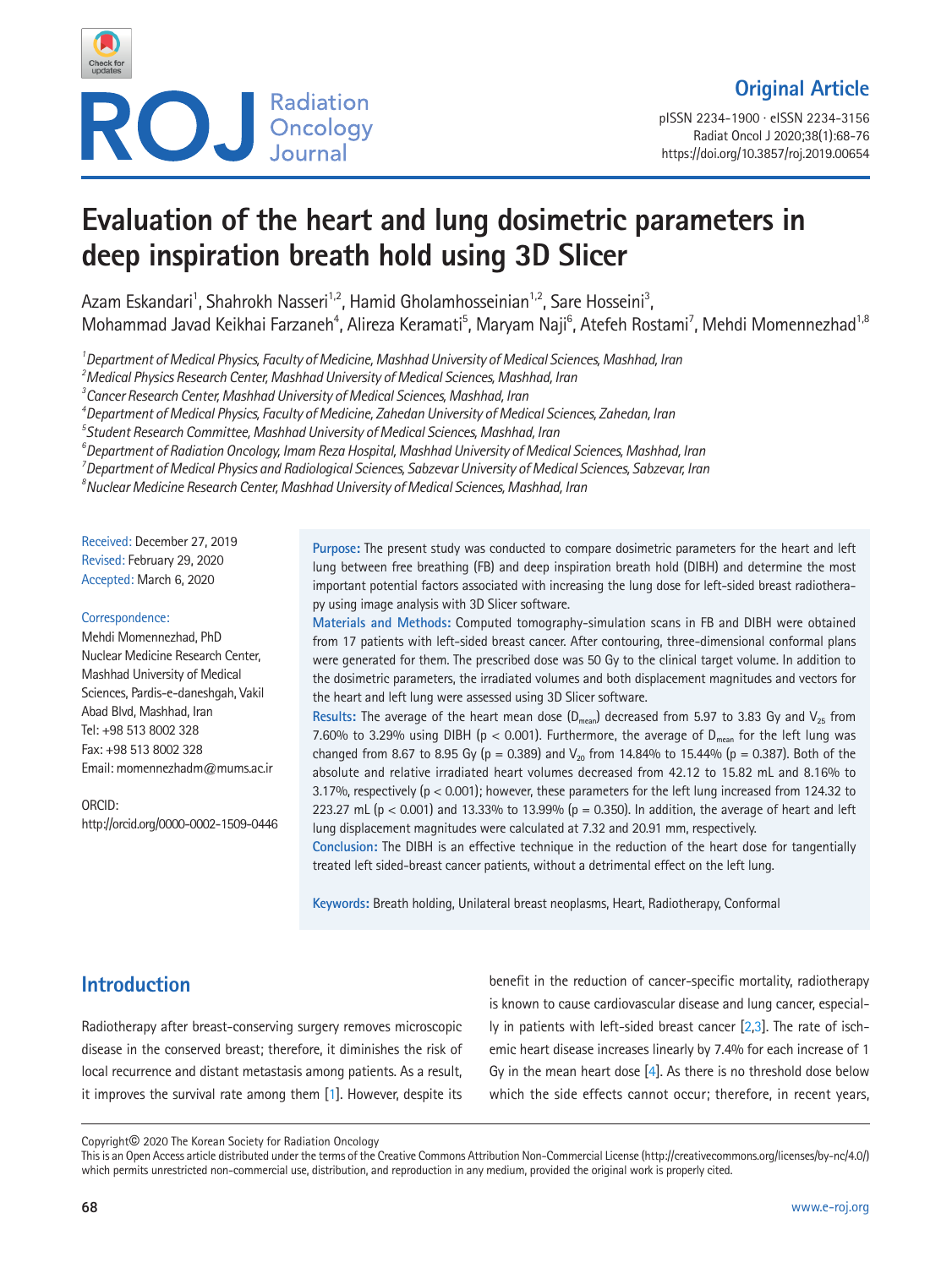there has been a lot of efforts to decrease the delivered dose to the organ at risks (OARs) as much as possible [\[2,](#page-6-1)[4](#page-6-3)[-6](#page-6-4)].

Deep inspiration breath hold (DIBH) is one of the methods used for the above-mentioned purpose. It is a simple and effective technique in decreasing the heart dose without compromising the coverage of target volume in patients with left-sided breast cancer [\[5](#page-6-5)]. In DIBH, the heart simply moves posteriorly and inferiorly due to lung expansion and diaphragmatic movement; as a result, the distance between the heart and irradiated areas, such as the breast and chest, increased leading to a reduction in the irradiated heart volume and its dose [\[2](#page-6-1)[,7](#page-6-5)[,8](#page-6-6)]. Although this technique reduces the heart dose  $[7-12]$  $[7-12]$  $[7-12]$  $[7-12]$ , it seems that there are challenges in the reduction of lung dose with DIBH [\[13](#page-7-1)]. Despite the results of many studies showing the reduction of the ipsilateral lung dose [\[2](#page-6-1)[,7](#page-6-5)[,11](#page-6-7)[,14\]](#page-7-2), there are reports of no significant difference and even increasing the left lung dosimetric parameters using DIBH [\[8](#page-6-6)[,15](#page-7-3)[-20\]](#page-7-4).

Therefore, the primary aim of this study was to compare the dosimetric parameters of the heart and left lung between free breathing (FB) and DIBH. In the second place, the present study determined the most important potential factors associated with increasing the lung dose in left-sided breast radiotherapy with the calculation of various parameters, such as the irradiated volume and displacement of the lung, during DIBH in patients with left-sided breast cancer using image analysis with 3D Slicer software (version 4.10.1, Brigham and Women's Hospital, Boston, MA, USA) [\[21](#page-7-5)].

# **Materials and Methods**

### **1. Patient selection**

This study was carried out on 17 patients with early left-sided breast cancer who referred for postoperative radiotherapy following undergoing breast-conserving surgery during 2017–2019. The subjects enrolled in the present study voluntarily and signed the informed consent before the computed tomography (CT) simulation. These patients should be capable of holding their breath for at least 20 seconds.

This study was approved by the Institutional Review Board of Mashhad University of Medical Sciences (No. 970830).

## **2. CT scan**

In the CT simulation, two scans were acquired with 5 mm slice thickness that was the first scan in FB and another in the DIBH state. The patients were scanned in the supine position using a breast board while their left arm was placed above the head. To perform DIBH, a novel system was used as a house respiratory gating system [\[22\]](#page-7-6). This system uses the CD22-100AM122 distance meter laser sensor. The laser was adjusted between the xiphoid process and umbilicus at a distance of 10 cm to the body surface. This distance is changed by respiration, and then, these changes are detected in the output of the sensor. As a result, the respiratory signal is displayed on the monitor. Firstly, the patient was requested to breathe in and out and then breathe deeply. When a stable deep inspiration level was acquired, the upper and lower thresholds were placed on the respiratory signal for the determination of the gating window. Moreover, the gating window was adjusted to 5 mm. Finally, the patient was asked to breathe deeply and put the respiratory signal in the gating window and keep it for approximately 20 seconds; therefore, the CT image was acquired at this time.

#### **3. Treatment planning**

The clinical target volume (CTV) and OARs, including the heart and left lung, were contoured by an oncologist. The prescribed dose was 50 Gy in 2 Gy daily fractions to the CTV. It was delivered by the three-dimensional conformal technique with two opposing 6 MV tangential fields and additional subfields. In the treatment planning, at least 95% of the CTV should be covered by the 95% isodose lines. In addition, hotspots up to 107% of the prescribed dose were acceptable. After planning, central lung distance (CLD) and lung length (LL) were calculated in the medial field. The CLD refers to the distance between the edge of the lung contour and tangential field border in the central axis on a digitally reconstructed radiograph; however, LL refers to the vertical distance of the lung, which is vertically placed in the radiation port [\[23\]](#page-7-7).

#### **4. Image analysis**

In the current study, 3D Slicer software (version 4.10.1) was used for the calculation of the parameters, including the irradiated heart and left lung volumes, as well as the displacement values, for them during DIBH.

#### **5. Irradiated volumes of heart and left lung**

In this study, the absolute and relative irradiated volumes for the heart and left lung were calculated for FB and DIBH separately. For instance, the method of the calculation of the irradiated left lung volume in DIBH was completely described as it follows.

For this purpose, the CT image, RT Structure, and RT Plan were loaded into the software platform. Then, the Segmentation module was used for the creation of the left lung model. After that, the lung model and radiation fields were imported into the segmentation created by the segmentation module.

The intersection between the left lung model and each of the radiation fields were obtained by the Segment Editor module. The irradiated volumes in the medial and lateral fields were added to-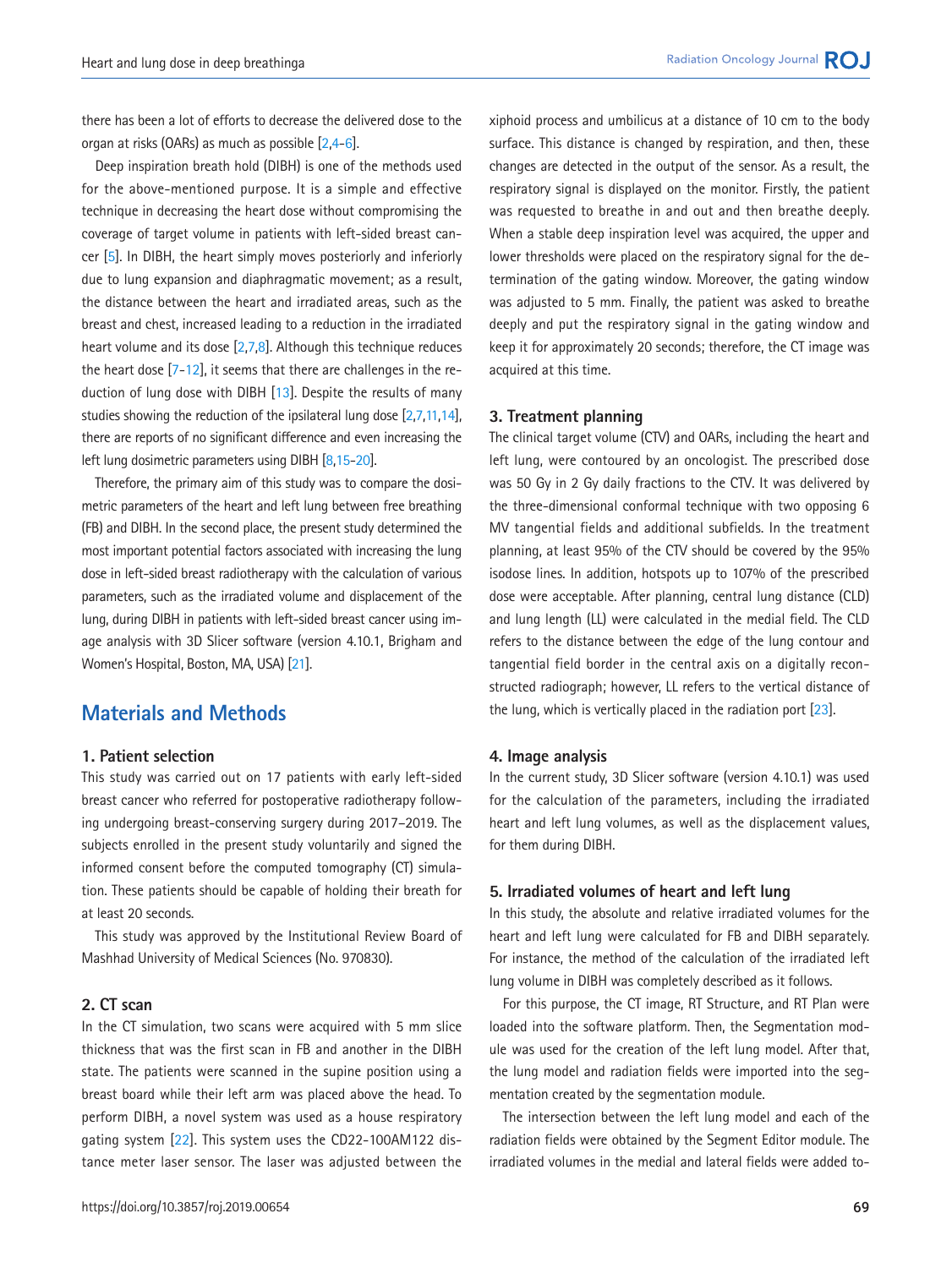gether by which the total left lung volume was acquired in the radiation fields. Finally, the Segment Statistics module was used for the calculation of the numerical value of this irradiated volume. In addition, to estimate the relative irradiated volume, the absolute irradiated volume was divided into the total volume. As shown in [Fig. 1,](#page-2-0) the irradiated volumes of the heart and left lung were calculated in the FB and DIBH states.

## **6. Calculation of displacements for heart and left lung during DIBH**

In the present study, the numerical values of the displacement were calculated for the heart and left lung between two FB and DIBH states. For instance, the methods of calculating the magnitude of the left lung displacement and displacement vectors in different directions (i.e., anterior-posterior [AP], right-left [RL], and superior-inferior [SI]) were completely described as it follows.

## *1) Magnitude of displacement*

Firstly, the CT images and RT Structures were loaded into the software platform. After that, the Segmentation module was used for the creation of the left lung models for FB and DIBH separately. For the calculation of the displacement field, the left lung models had to be registered between the FB and DIBH states using the Segment Registration module. Following that, all displacement magnitudes were obtained by the Transforms module. Finally, the Segment Statistics module was used for the calculation of the average value of displacement magnitudes.

## *2) Displacement vectors in SI, AP, and RL directions*

For obtaining the displacement vectors in the AP, RL, and SI directions, the left lung models were registered as before. After that, the

<span id="page-2-0"></span>

lung. FB, free breathing; DIBH, deep inspiration breath hold.

deformable left lung was imported into the segmentation created by the Segmentations module. The out regions of the left lung should be blanked to have the displacement vectors only in the deformable left lung. For this purpose, the Segment Editor module was used in this study. The result of this step was displacement vectors only for the deformable left lung renamed to the masked displacement field. The masked displacement field was saved and then extracted its components in the AP, RL, and SI directions by a self-written program in Python programming language followed by the calculation of their mean values in any directions. Furthermore, the differences between the parameters in DIBH and FB plans were calculated for each patient. These differences (ΔX) were calculated at  $X_{DIBH}$  –  $X_{FB}$ . After that, ΔX was normalized to the  $X_{FB}$  that resulted in Δ'X and expressed as percentage.

## **7. Statistical analysis**

A comparison between the parameters for FB and DIBH plans was performed using a paired sample t-test in SPSS version 22.0 (SPSS IBM, Armonk, New York, USA). These parameters included the  $D_{mean}$ ,  $V_{20}$ ,  $V_{25}$ ,  $V_{abs}$ ,  $V_{rel}$ , CLD, and LL. In addition, Pearson correlation coefficient was used to determine the correlation between the left lung  $Δ'D_{mean}$  with the  $Δ'V_{abs}$ ,  $Δ'V_{rel}$ ,  $Δ'CLD$ , and  $Δ'LL$ . p-value less than 0.05 was considered statistically significant. Finally, the average of mean displacement magnitudes, as well as vectors in SI, AP, and RL directions, were calculated in this study.

# **Results**

As shown in [Table 1,](#page-3-0) DIBH was associated with a significant reduction in the heart dosimetric parameters ( $p < 0.001$ ); however, there was no statistically significant difference in the left lung dosimetric parameters ( $p > 0.05$ ). The average of the heart  $D_{mean}$  reduced from 5.97 to 3.83 Gy with DIBH. Similarly, the mean of  $V_{25}$ decreased from 7.60% to 3.29%. The average of left lung  $D_{mean}$ was changed from 8.67 Gy (FB) to 8.95 Gy (DIBH). In addition, the mean of  $V_{20}$  was obtained 14.84% with FB and 15.44% by DIBH. The average of CLD significantly increased from 2.18 to 2.47 cm with DIBH ( $p < 0.001$ ). Moreover, LL significantly increased from 14.12 cm for FB to 18.05 cm for DIBH (p < 0.001).

## **1. Irradiated volumes of heart and left lung**

The results of [Table 1](#page-3-0) show that the mean of heart  $V_{\text{abs}}$  significantly decreased from 42.12 to 15.82 mL using DIBH ( $p < 0.001$ ). Similarly, heart  $V_{rel}$  decreased from 8.16% to 3.17% (p < 0.001). For the left lung,  $V_{\text{abs}}$  significantly increased from 124.32 mL with FB to 223.27 mL by DIBH ( $p < 0.001$ ). Furthermore, V<sub>rel</sub> was Fig. 1. Irradiated volumes in tangential fields: (A) heart and (B) left<br>Fig. 1. Irradiated volumes in tangential fields: (A) heart and (B) left<br>changed from 13.33% with FB to 13.99% by DIBH (p > 0.05). As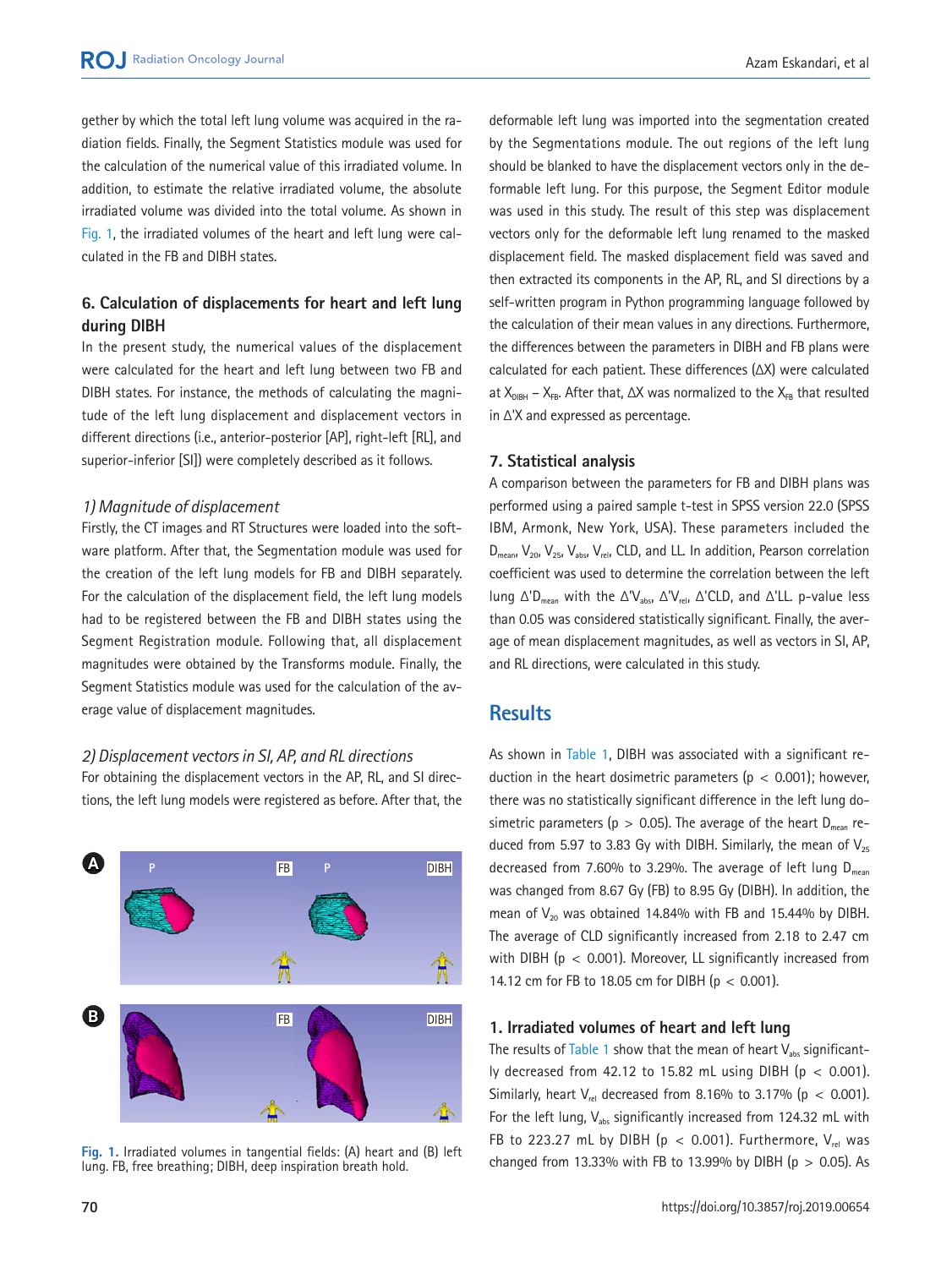| Parameter             | <b>FB</b>          | <b>DIBH</b>        | Paired difference relative changes (%) | p-value |
|-----------------------|--------------------|--------------------|----------------------------------------|---------|
| Heart                 |                    |                    |                                        |         |
| $D_{mean}(Gy)$        | $5.97 \pm 2.0$     | $3.83 \pm 1.40$    | $-2.14, -35.85$                        | < 0.001 |
| $V_{25}$ (%)          | $7.60 \pm 4.10$    | $3.29 \pm 2.64$    | $-4.31, -56.71$                        | < 0.001 |
| $V_{\text{abs}}$ (mL) | $42.12 \pm 29.54$  | $15.82 \pm 15.46$  | $-26.30, -62.44$                       | < 0.001 |
| $V_{rel}$ (%)         | $8.16 \pm 4.62$    | $3.17 \pm 2.69$    | $-4.99. -61.15$                        | < 0.001 |
| Left lung             |                    |                    |                                        |         |
| $D_{mean}(Gy)$        | $8.67 \pm 2.32$    | $8.95 \pm 1.79$    | 0.28, 3.23                             | 0.389   |
| $V_{20}$ (%)          | $14.84 \pm 4.97$   | $15.44 \pm 3.85$   | 0.60, 4.04                             | 0.387   |
| $V_{\text{abs}}(mL)$  | $124.32 \pm 55.76$ | $223.27 \pm 79.41$ | 98.95, 79.59                           | < 0.001 |
| $V_{rel} (0/0)$       | $13.33 \pm 5.31$   | $13.99 \pm 4.10$   | 0.66, 4.95                             | 0.350   |
| CLD (cm)              | $2.18 \pm 0.62$    | $2.47 \pm 0.64$    | 0.29, 13.30                            | 0.001   |
| $LL$ (cm)             | $14.12 \pm 1.83$   | $18.05 \pm 1.73$   | 3.93, 27.83                            | < 0.001 |
|                       |                    |                    |                                        |         |

<span id="page-3-0"></span>**Table 1.** Comparison of dosimetric parameters, CLD, and LL between FB and DIBH plans in patients with left-sided breast cancer

Values are presented as mean + standard deviation.

CLD, central lung distance; LL, lung length; FB, free breathing; DIBH, deep inspiration breath hold; D<sub>mean</sub>, mean dose; VX, relative volume receiving ≥X Gy;  $V_{\text{abs}}$ , absolute irradiated volume;  $V_{\text{rel}}$ , relative irradiated volume.

Significant differences with  $p < 0.05$ .

<span id="page-3-1"></span>**Table 2.** Pearson correlation coefficient between Δ'Dmean and other parameters for left lung

|                                 | $\Delta V_{\rm abs}(0/0)$ | $\Delta V_{rel}$ (%)      | $\triangle$ 'CLD $(9/0)$  | $\Delta'$ LL $(9/0)$      |
|---------------------------------|---------------------------|---------------------------|---------------------------|---------------------------|
| $\Delta$ 'D <sub>mean</sub> (%) | $r = 0.815$ , $p < 0.001$ | $r = 0.932$ , $p < 0.001$ | $r = 0.693$ , $p = 0.002$ | $r = 0.143$ , $p = 0.667$ |

 $\Delta'X$  (%), percentage of changes in X parameter; D<sub>mean</sub>, mean dose; V<sub>abs</sub>, absolute irradiated volume; V<sub>rel</sub>, relative irradiated volume; CLD, central lung distance; LL, lung length.

Significant correlations with p < 0.05.

shown in [Table 2](#page-3-1), there was a significant correlation between Δ'D with both of the  $\Delta V_{\text{abs}}$  and  $\Delta V_{\text{rel}}$ . Moreover, the correlation between the  $\Delta'$ D and  $\Delta'$ CLD was significant (p = 0.002); however, the correlation between  $\Delta'$ D and  $\Delta'$ LL was not significant (p = 0.667).

#### **2. Displacements for heart and left lung during DIBH**

As shown in [Table 3](#page-3-2), the average of mean displacement magnitude for the heart was 7.32 mm. In addition, the maximum value for the mean of heart displacement vectors was in the inferior direction. The average of the mean displacement magnitude for the left lung was 20.91 mm. Moreover, the maximum values for the mean of left lung displacement were in the SI directions.

# placement vectors in different directions Parameter **Heart** Left lung

<span id="page-3-2"></span>**Table 3.** Average of mean displacement magnitude and mean dis-

| <u>i didilit iti</u>           | HCAL            | LCIL IUIIU       |
|--------------------------------|-----------------|------------------|
| Mean of displacement magnitude | $7.32 \pm 2.45$ | $20.91 \pm 5.03$ |
| Displacement direction         |                 |                  |
| $MeanRight$ (mm)               | $3.33 \pm 1.83$ | $7.55 \pm 3.02$  |
| $Mean_{left}(mm)$              | $3.15 \pm 1.47$ | $4.70 + 1.25$    |
| Mean Anterior (mm)             | $1.93 \pm 1.06$ | $10.00 \pm 2.87$ |
| $Mean_{Posterior}(mm)$         | $2.43 + 1.17$   | $5.03 + 2.30$    |
| Mean <sub>Superior</sub> (mm)  | $2.12 \pm 1.75$ | $14.61 \pm 5.22$ |
| Mean <sub>Inferior</sub> (mm)  | $4.89 \pm 1.73$ | $13.66 \pm 5.36$ |

Values are presented as mean  $\pm$  standard deviation.

MeanX, average of mean displacement in X direction.

# **Discussion and Conclusion**

The results of the present study demonstrated the ability of DIBH in the reduction of the heart dose in patients with left-sided breast cancer as reported in previous studies [7-12]. However, similar to some reports, the collected data of the present study did not show the protective effect of this technique on the left lung  $[8,15-20]$ . In the present study, the average of the heart  $D_{mean}$  and

 $V_{25}$  significantly decreased using DIBH. Also, the absolute and relative irradiated volumes of the heart significantly decreased by this technique. In DIBH, the left lung expansions in different directions pushed the heart away from the radiation fields and irradiated areas that is the most important reason for the reduction of irradiated heart volume and dose.

Jensen et al.  $[24]$  reported that the average of the heart  $D_{mean}$  de-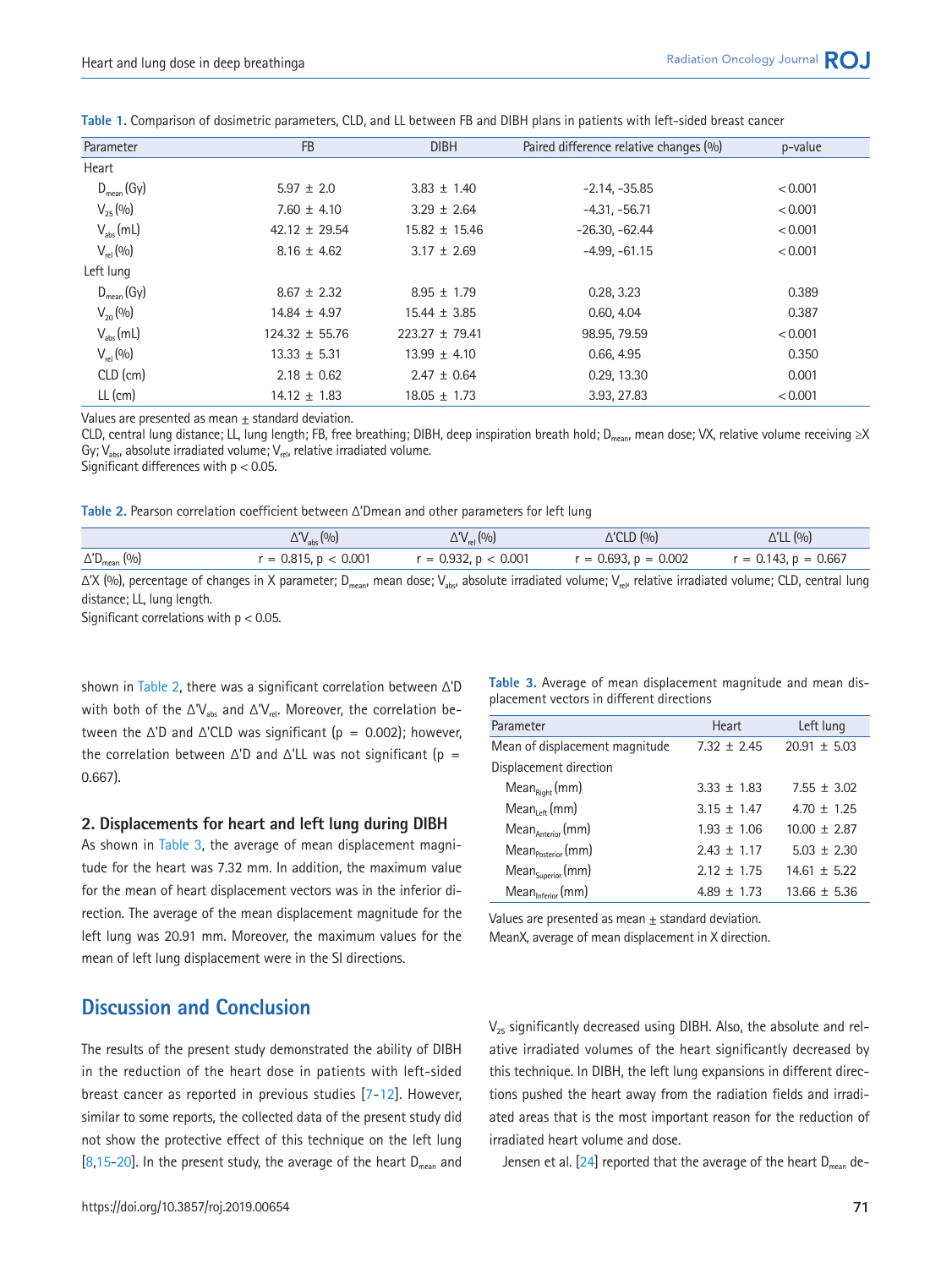creased from 3 Gy with FB to 2 Gy by DIBH. In addition, they observed that the average of the heart  $V_{25}$  decreased from 3.3% (FB) to 1.0% (DIBH). Sung et al. [\[25\]](#page-7-6) demonstrated that the average of the heart  $D_{mean}$  decreased from 5.9 Gy with FB to 3 Gy in DIBH.

Hayden et al. [8] reported that the irradiated heart volumes were 36.9 mL (FB) and 2.1 mL (DIBH), which were smaller than the results of the present study. In addition, in a study carried out by Sung et al. [\[25](#page-7-6)], the irradiated heart volumes were reported as 41.7 and 12 mL for FB and DIBH, respectively, which were almost consistent with the findings of the present study. The differences between contouring and patient anatomy lead to higher dosimetric parameters of the heart, compared to those in other studies. The smaller lung volume in Asian women in comparison to that in non-Asians might lead to a lower distance between the left ventricle and chest wall, which explains the higher irradiated heart volume in this study [7,[26\]](#page-7-9).

The maximum value for the mean of heart displacement vectors was in the inferior direction due to lung inflation and diaphragmatic movement that results in the greatest heart displacements in this direction.

Although the results of previous studies have shown that the mean heart dose reduces with DIBH [7-12], there are still some discrepancies in the left lung dosimetric parameters using this technique. In some studies, it was demonstrated that lung  $D_{mean}$ significantly reduced with DIBH [2,7,11,14]. However, in some studies, the lung dose was not significantly changed or even increased [8,15-20]. In the present study, it was observed that using DIBH led to an increase in the lung dose for some patients.

The obtained results of the present study showed that the absolute and relative irradiated volumes of the left lung increased using DIBH; however, the increase of relative irradiated volume was not significant. Also, Sung et al. [\[25\]](#page-7-6) demonstrated that the average of irradiated lung volume increased from 155.1 mL (FB) to 253.5 mL (DIBH). Although, the results of some studies have shown that in the DIBH technique, the relative irradiated volume decreases despite increasing the absolute irradiated lung volume [2,12], Nevertheless, the results of the present study revealed that the relative irradiated volume increased in some patients. This volume was higher in DIBH than that in FB in almost all patients of the present study whose lung dosimetric parameters increased with DIBH. Therefore, it is expected to increase the dosimetric parameters of the left lung, if the relative irradiated volume increases.

Overall, discrepancies in the left lung dosimetric parameters among the studies are related to various factors, such as differences in the patient anatomy, contouring, treatment planning, and treatment methods.

The CLD is a parameter that can be used for the prediction of

the irradiated lung volume in the tangential fields. The CLDs of 1.5, 2.5, and 3.5 cm can approximately predict 6%, 16%, and 26% of the ipsilateral lung, respectively, that would be included in the tangential fields [\[27\]](#page-7-10). The results of the patients in the present study were almost consistent with these values. Furthermore, the average of mean displacement of left lung magnitude in the present study was 20.91 mm. In addition, the maximum values of the mean displacement were acquired in SI directions and following that anterior direction.

In a study conducted by Oechsner et al.  $[28]$  $[28]$ , the mean of displacement magnitude for the left lung was reported as 20.80 mm. Moreover, they calculated the mean of displacement in three directions, including left (1.5 mm), anterior (16.0 mm), and inferior (12.2 mm). According to the results of the present study and collected data, the averages of the left lung displacement magnitude in the two studies are completely similar. Nevertheless, in the aforementioned study, the anterior displacement is greater than the other two directions. However, in the present study, the maximum values of the mean displacement vectors were acquired in the superior and inferior directions and after that in the anterior direction. Their patients were trained to do chest breathing, although the patients in the present study were not trained to perform specific breathing that is an important reason for differences between the results of the two studies.

According to the potential factors that result in the increased left lung dosimetric parameters using DIBH, it seems that lung displacement into the irradiated areas is the most important factor. As shown in [Fig. 2](#page-5-0), the anterior displacement of the lung had the greatest effect on displacement toward the CTV. In addition, while performing DIBH, the parts of the lung outside the radiation field are placed in the field, as shown in [Fig. 3.](#page-5-1) When the left lung moves toward the radiation fields, the absolute irradiated volume, as well as, the relative irradiated volume, increased, which resulted in an increase in the lung dosimetric parameters.

As shown in Table 2, by assessing the correlation of the lung  $Δ'D$  with other factors, such as  $Δ'V_{abs}$ ,  $Δ'V_{rel}$ ,  $Δ'CLD$ , and  $Δ'LL$ , there was a significant correlation between  $\Delta$ 'D with both  $\Delta$ 'V<sub>abs</sub> and  $\Delta V_{rel}$ . The lung dosimetric parameters, such as D<sub>mean</sub> and V<sub>20</sub>, can increase by rising the irradiated lung volume, especially  $V_{rel}$ . Moreover, there was a significant correlation between Δ'D and Δ'CLD. As previously mentioned, CLD is associated with irradiated lung volume. The increase in the CLD leads to an increase in lung  $V_{\text{abs}}$ and consequently  $V_{rel}$  for some patients. Therefore, lung  $D_{mean}$  increased in these cases. However, the significant correlation was not observed between Δ'D and Δ'LL. It is argued that among some patients in the present study, the left lung cranio-caudal movement had no significant effect on their dose reduction, and the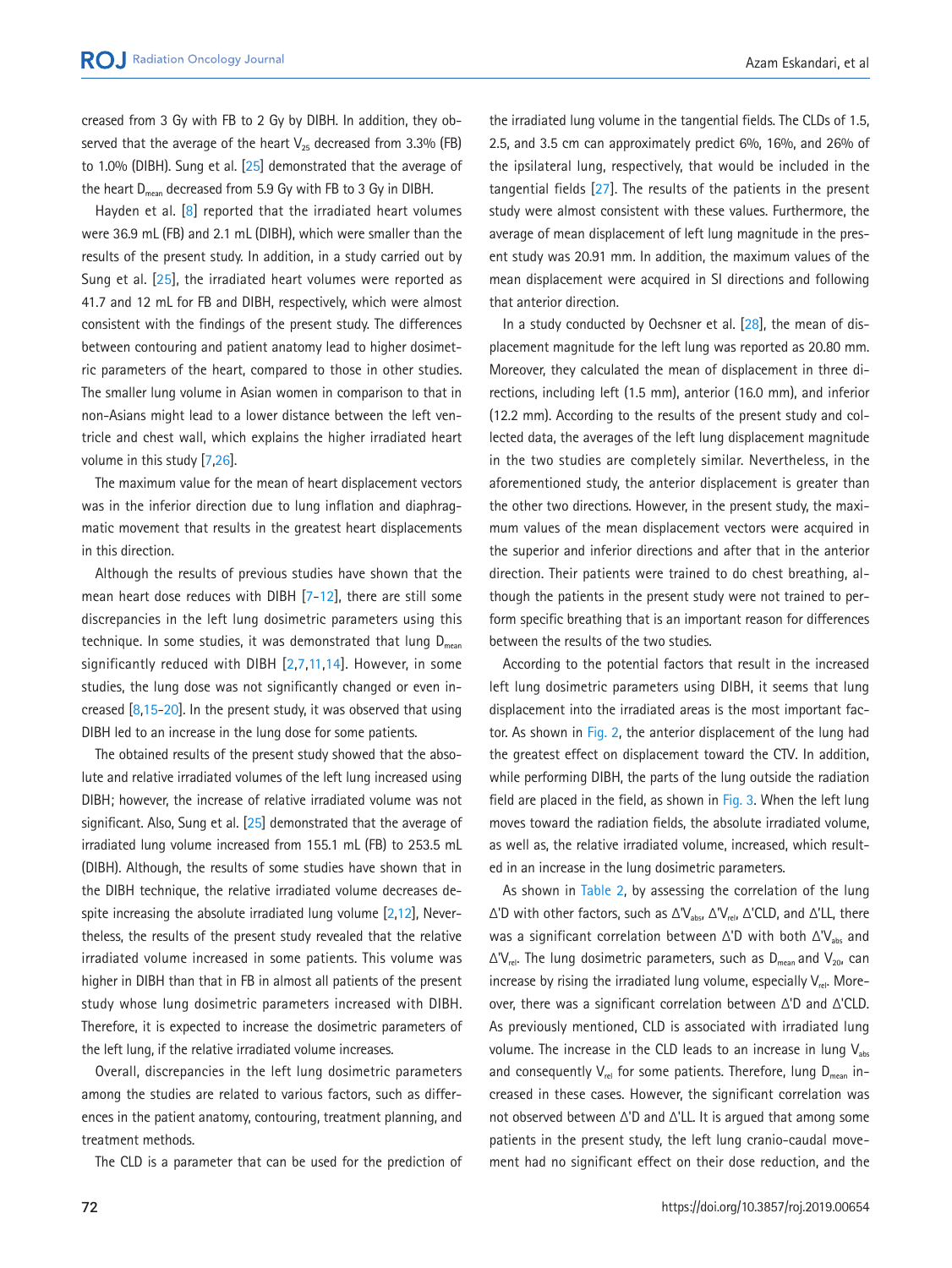<span id="page-5-0"></span>

**Fig. 2.** Representation of displacement vectors for one of the patients with increasing left lung dosimetric parameters during deep inspiration breath hold: (A) axial, (B) sagittal, and (C) coronal.

<span id="page-5-1"></span>

**Fig. 3.** The A–G point positions of the left the lung relative to the radiation fields: (A) before displacement and (B) after displacement.

anterior displacement was a more important factor in lung dose. Even in some of them, the upward and downward movements were greater than the anterior ones.

In addition, special attention should be given to patient anatomy that can be considered an effective factor in lung dose. Factors such as breast size and CTV, which determine the size of the radiation fields, as well as the chest shape can be considered effective factors in the lung dose. As Chilukuri et al. [\[29](#page-7-12)] reported in their abstract that the mean of the lung  $V_{20}$  significantly decreased in patients with a curved chest wall (12% vs. 19%;  $p = 0.001$ ); however, the mean of lung  $V_{20}$  was acquired 21% versus 22.3% in patients with a flat chest wall ( $p = 0.78$ ). According to the heart and lung dosimetric parameters, they concluded that patients with a curved chest wall obtained a significant benefit from DIBH.

In general, with respect to the dosimetric parameters of the

large irradiated heart volume in the FB plan. Nevertheless, the results of the current study revealed that the DIBH technique did not necessarily decrease the lung dose. Based on the various factors, such as patient anatomy, including chest shape, breast size, direction of the lung displacements, as well as contouring and treatment planning, the lung dose can be varied in different patients, as shown in [Fig. 4](#page-6-8). Considering the heart dosimetric parameters, Joo et al. [7] re-

ported that patients with long maximum heart distance (MHD) and small lung volume have highly benefited from this technique. However, it is required to perform further studies for the determination of the anatomical parameters that affect both the heart and lung dose reduction and lead to the selection of patients most

heart in the present study, all of the patients in this study could benefit from the DIBH technique, especially the subjects with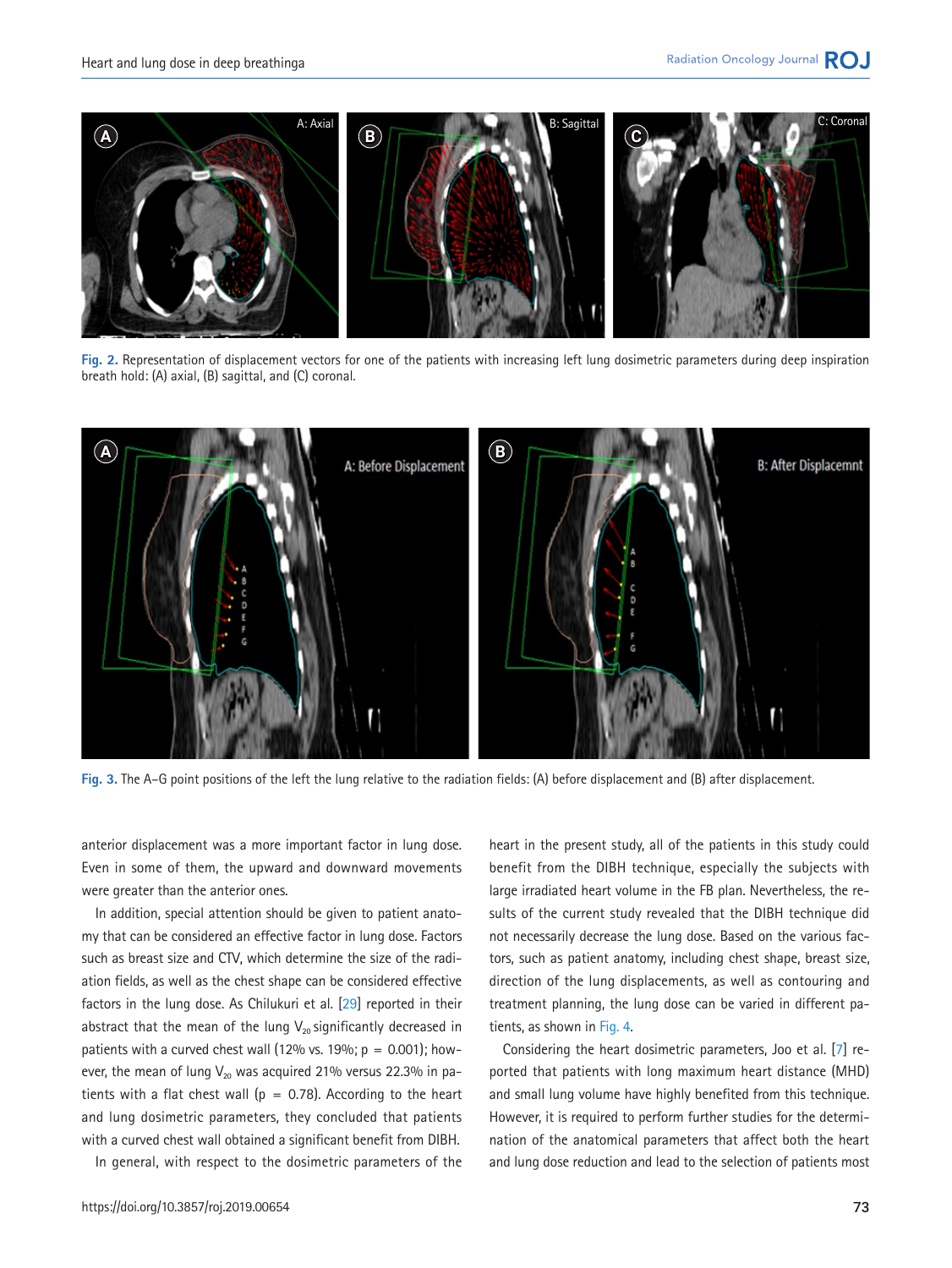<span id="page-6-8"></span>

**Fig. 4.** Left lung dose-volume histograms for 2 patients: (A) dose reduction and (B) increasing the lung dose by deep inspiration breath hold (DIBH). FB, free breathing.

likely to benefit from the DIBH technique.

Another strategy for the improvement of heart sparing in breast cancer treatment is intensity-modulated radiation therapy. In this technique, due to using more radiation fields, the normal volumes that occur in the radiation fields increase, which results in the increase of the normal tissue low-dose exposure. In addition, in this technique, due to the healthy tissues and

<span id="page-6-9"></span>CTV proximity, normal tissues occur in most radiation fields. Despite the reduction in the high-dose area, the low- and medium-dose regions in the heart and lung increase [[2](#page-6-9)[,30\]](#page-7-13) that can raise the dosimetric parameters of OARs for some patients, as reported in some studies [\[31](#page-7-14)[-34](#page-8-0)]. However, the high-dose regions in the heart could decrease without these additional increases in the low- and medium-dose areas using DIBH [\[2](#page-6-9)]. Nonetheless, the lung dose can be different in various patients with this technique.

As a result, in comparison to FB, DIBH is a more effective technique for the reduction of the heart dose, which is sometimes associated with increasing the left lung dosimetric parameters.

# **Conflicts of interest**

No potential conflict of interest relevant to this article was reported.

# **Acknowledgements**

<span id="page-6-1"></span>The authors would like to thank the Research Vice-Chancellor of Mashhad University of Medical Sciences, Mashhad, Iran, for financial support from 970830 protocol code.

# **References**

- <span id="page-6-0"></span>[1. Early Breast Cancer Trialists' Collaborative Group \(EBCTCG\). Effect](https://www.ncbi.nlm.nih.gov/pubmed/22019144) [of radiotherapy after breast-conserving surgery on 10-year re](https://www.ncbi.nlm.nih.gov/pubmed/22019144)[currence and 15-year breast cancer death: meta-analysis of in](https://www.ncbi.nlm.nih.gov/pubmed/22019144)[dividual patient data for 10,801 women in 1](https://www.ncbi.nlm.nih.gov/pubmed/22019144)7 randomised trials. Lancet 2011;378:1707-16.
- <span id="page-6-3"></span>2. Vikst[rom J, Hjelstuen MH, Mjaaland I, Dybvik KI. Cardiac and pul](https://doi.org/10.3109/0284186X.2010.512923)[monary dose reduction for tangentially irradiated breast cancer,](https://doi.org/10.3109/0284186X.2010.512923)  [utilizing deep inspiration breath-hold with audio-visual guid](https://doi.org/10.3109/0284186X.2010.512923)[ance, without compromising target coverage.](https://doi.org/10.3109/0284186X.2010.512923) Acta Oncol 2011; 50:42-50.
- <span id="page-6-2"></span>[3. Darby SC, McGale P, Taylor CW, Peto R. Long-term mortality from](https://doi.org/10.1016/S1470-2045(05)70251-5)  [heart disease and lung cancer after radiotherapy for early breast](https://doi.org/10.1016/S1470-2045(05)70251-5)  [cancer: prospective cohort study of about 300,000 women in US](https://doi.org/10.1016/S1470-2045(05)70251-5)  [SEER cancer registries. Lancet Oncol 2005](https://doi.org/10.1016/S1470-2045(05)70251-5);6:557-65.
- 4. [Darby SC, Ewertz M, McGale P, et al. Risk of ischemic heart dis](https://doi.org/10.1056/NEJMoa1209825)[ease in women after radiotherapy for breast cancer. N Engl J](https://doi.org/10.1056/NEJMoa1209825) [Med 2013;368:987-98.](https://doi.org/10.1056/NEJMoa1209825)
- <span id="page-6-5"></span>5. Rochet N, Drake JI, Harrington K, et al. Deep inspiration breathhold technique in left-sided breast cancer radiation the[rapy:](https://doi.org/10.1016/j.prro.2014.08.003)  [Evaluating cardiac contact distance as a predictor of cardiac ex](https://doi.org/10.1016/j.prro.2014.08.003)[posure for patient selection. Pract Radiat Oncol](https://doi.org/10.1016/j.prro.2014.08.003) 2015;5:e127-34.
- <span id="page-6-6"></span><span id="page-6-4"></span>6. Duma MN, Münch S, Oechsner M, Combs SE. Heart-sparing radiothera[py in patients with breast cancer: What are the tech](https://doi.org/10.1016/j.meddos.2017.03.002)[niques used in the clinical routine? A pattern of practice survey](https://doi.org/10.1016/j.meddos.2017.03.002)  [in the German-speaking countries. Med Dosim](https://doi.org/10.1016/j.meddos.2017.03.002) 2017;42:197- 202.
- <span id="page-6-7"></span>7. Joo JH, Kim SS, Ahn S[D, et al. Cardiac dose reduction during tan-](https://doi.org/10.1186/s13014-015-0573-7)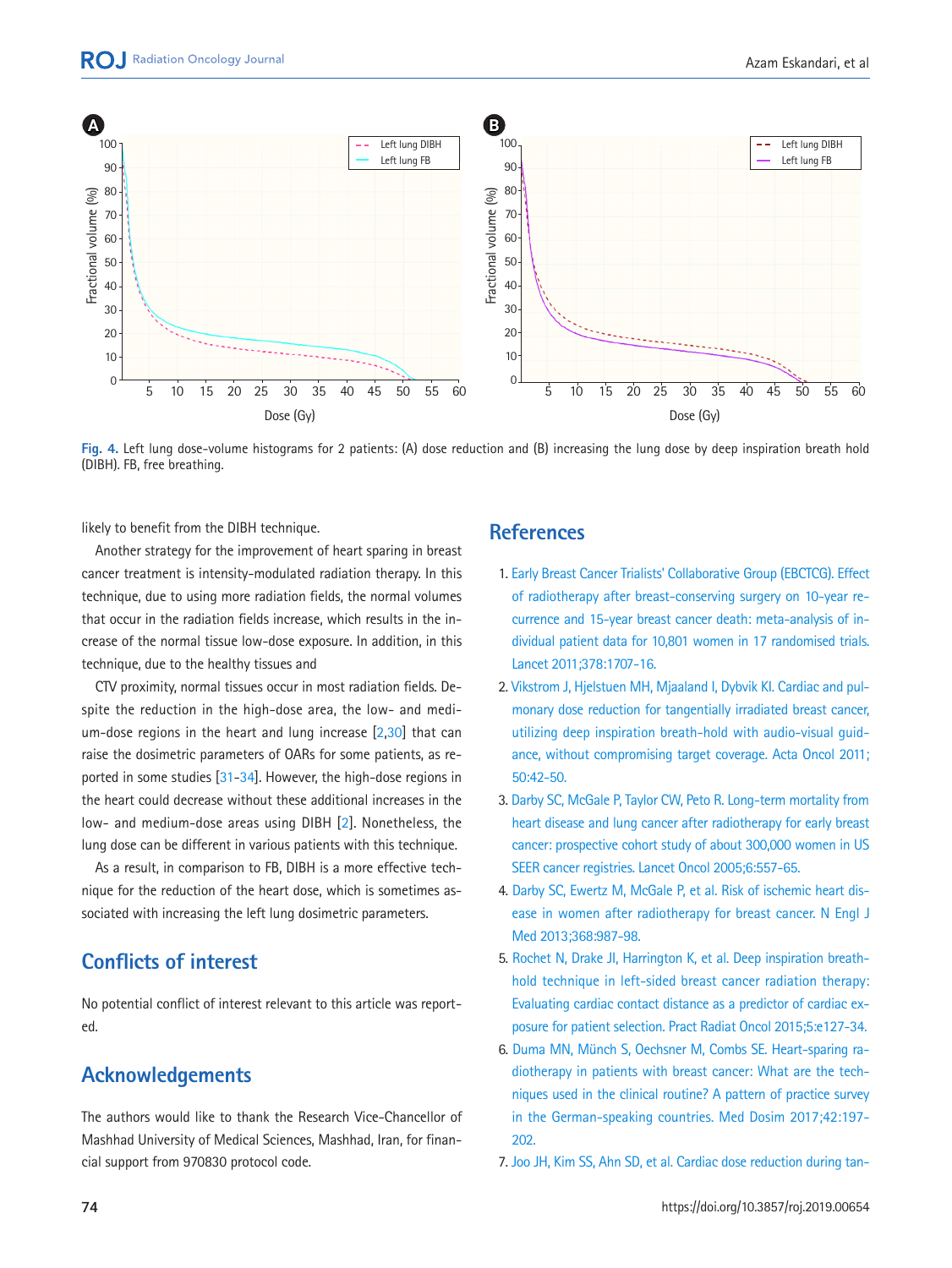[gential breast irradiation using deep inspiration breath hold: a](https://doi.org/10.1186/s13014-015-0573-7)  [dose comparison study based on deformable image registration.](https://doi.org/10.1186/s13014-015-0573-7)  [Radiat Oncol 2015;10:264.](https://doi.org/10.1186/s13014-015-0573-7)

- 8. [Hayden AJ, Rains M, Tiver K. Deep inspiration breath hold tech](https://doi.org/10.1111/j.1754-9485.2012.02405.x)[nique reduces heart dose from radiotherapy for left-sided breast](https://doi.org/10.1111/j.1754-9485.2012.02405.x)  [cancer. J Med Imaging Radiat Oncol 2012;56:464-72.](https://doi.org/10.1111/j.1754-9485.2012.02405.x)
- <span id="page-7-0"></span>9. Saini AS, Hwang CS, Biagioli MC, Das IJ. Evaluation of sparing organs at risk ([OARs\) in left-breast irradiation in the supine and](https://doi.org/10.1002/acm2.12382)  [prone positions and with deep inspiration breath-hold. J Appl](https://doi.org/10.1002/acm2.12382)  [Clin Med Phys 2018;19:195-204.](https://doi.org/10.1002/acm2.12382)
- 10. [Lin A, Sharieff W, Juhasz J, Whelan T, Kim DH. The benefit of deep](https://doi.org/10.1007/s12282-016-0676-5)  [inspiration breath hold: evaluating cardiac radiation exposure in](https://doi.org/10.1007/s12282-016-0676-5)  [patients after mastectomy and after breast-conserving surgery.](https://doi.org/10.1007/s12282-016-0676-5)  [Breast Cancer 2017;24:86-91.](https://doi.org/10.1007/s12282-016-0676-5)
- <span id="page-7-2"></span>11. Schonec[ker S, Walter F, Freislederer P, et al. Treatment planning](https://doi.org/10.1186/s13014-016-0716-5)  [and evaluation of gated radiotherapy in left-sided breast cancer](https://doi.org/10.1186/s13014-016-0716-5)  [patients using the Catalyst\(TM\)/Sentinel\(TM\) system for deep in](https://doi.org/10.1186/s13014-016-0716-5)[spiration breath-hold \(DIBH\). Radiat Oncol](https://doi.org/10.1186/s13014-016-0716-5) 2016;11:143.
- 12. Bruzzaniti [V, Abate A, Pinnaro P, et al. Dosimetric and clinical ad](https://doi.org/10.1186/1756-9966-32-88)[vantages of deep inspiration breath-hold \(DIBH\) during radio](https://doi.org/10.1186/1756-9966-32-88)[therapy of breast cancer. J Exp Clin Cancer Res 2013;32:88.](https://doi.org/10.1186/1756-9966-32-88)
- <span id="page-7-1"></span>1[3. Chan TY, Tang JI, Tan PW, Roberts N. Dosimetric evaluation and](https://doi.org/10.2147/CMAR.S172818)  [systematic review of radiation therapy techniques for early stage](https://doi.org/10.2147/CMAR.S172818)  [node-negative breast cancer treatment. Cancer Manag Res](https://doi.org/10.2147/CMAR.S172818)  [2018;10:4853-70.](https://doi.org/10.2147/CMAR.S172818)
- 14. [Hepp R, Ammerpohl M, Morgenstern C, et al. Deep inspiration](https://doi.org/10.1007/s00066-015-0838-y)  [breath-hold \(DIBH\) radiotherapy in left-sided breast cancer: do](https://doi.org/10.1007/s00066-015-0838-y)[simetrical comparison and clinical feasibility in 20 patients.](https://doi.org/10.1007/s00066-015-0838-y)  [Strahlenther Onkol 2015;191:710-6.](https://doi.org/10.1007/s00066-015-0838-y)
- 15. [Bartlett FR, Donovan EM, McNair HA, et al. The UK HeartSpare](https://doi.org/10.1016/j.clon.2016.11.005)  [Study \(Stage II\): multicentre evaluation of a voluntary breath](https://doi.org/10.1016/j.clon.2016.11.005)[hold technique in patients receiving breast radiotherapy. Clin](https://doi.org/10.1016/j.clon.2016.11.005)  [Oncol \(R Coll Radiol\) 2017;29:e51-e56.](https://doi.org/10.1016/j.clon.2016.11.005)
- <span id="page-7-4"></span>16. F[razier RC, Vicini FA, Sharpe MB, et al. Impact of breathing mo](https://doi.org/10.1016/j.ijrobp.2003.07.005)[tion on whole breast radiotherapy: a dosimetric analysis using](https://doi.org/10.1016/j.ijrobp.2003.07.005)  [active breathing control. Int J Radiat Oncol Biol Phys 2004;](https://doi.org/10.1016/j.ijrobp.2003.07.005) [58:1041-7.](https://doi.org/10.1016/j.ijrobp.2003.07.005)
- 17. [Walston S, Quick AM, Kuhn K, Rong Y. Dosimetric considerations](https://doi.org/10.1177/1533034615624311)  [in respiratory-gated deep inspiration breath-hold for left breast](https://doi.org/10.1177/1533034615624311)  [irradiation. Technol Cancer Res Treat 2017;16:22-32.](https://doi.org/10.1177/1533034615624311)
- 18. [Mast ME, van Kempen-Harteveld L, Heijenbrok MW, et al.](https://doi.org/10.1016/j.radonc.2013.07.017)  [Left-sided breast cancer radiotherapy with and without breath](https://doi.org/10.1016/j.radonc.2013.07.017)[hold: does IMRT reduce the cardiac dose even further? Radiother](https://doi.org/10.1016/j.radonc.2013.07.017)  [Oncol 2013;108:248-53.](https://doi.org/10.1016/j.radonc.2013.07.017)
- 19. [Osei E, Darko J, Fleck A, et al. Dosimetric evaluation of whole](https://doi.org/10.1016/j.meddos.2015.05.001)[breast radiation therapy: clinical experience. Med Dosim 2015;](https://doi.org/10.1016/j.meddos.2015.05.001) [40:355-65.](https://doi.org/10.1016/j.meddos.2015.05.001)
- 20. [Rice L, Goldsmith C, Green MM, Cleator S, Price PM. An effective](https://doi.org/10.2147/BCTT.S130090)  [deep-inspiration breath-hold radiotherapy technique for left](https://doi.org/10.2147/BCTT.S130090)[breast cancer: impact of post-mastectomy treatment, nodal cov](https://doi.org/10.2147/BCTT.S130090)[erage, and dose schedule on organs at risk.](https://doi.org/10.2147/BCTT.S130090) Breast Cancer (Dove Med Press) 2017;9:437-46.
- <span id="page-7-5"></span>21. [Fedorov A, Beichel R, Kalpathy-Cramer J, et al. 3D Slicer as an](https://doi.org/10.1016/j.mri.2012.05.001)  [image computing platform for the Quantitative Imaging Net](https://doi.org/10.1016/j.mri.2012.05.001)[work. Magn Reson Imaging 2012;30:1323-41.](https://doi.org/10.1016/j.mri.2012.05.001)
- <span id="page-7-6"></span>22. Farzaneh MJK, Nasseri S, Momennezhad M, Salek R. Design and construction of a laser-based [respiratory gating system for im](https://doi.org/10.4103/jmss.JMSS_35_18)[plementation of deep inspiration breathe hold technique in ra](https://doi.org/10.4103/jmss.JMSS_35_18)[diotherapy clinics. J Med Signals Sens 2018](https://doi.org/10.4103/jmss.JMSS_35_18);8:253-62.
- <span id="page-7-7"></span>2[3. Kong FM, Klein EE, Bradley JD, et al. The impact of central lung](https://doi.org/10.1016/S0360-3016(02)03741-0)  [distance, maximal heart distance, and radiation technique on the](https://doi.org/10.1016/S0360-3016(02)03741-0) [volumetric dose of the lung and heart for intact breast radiation.](https://doi.org/10.1016/S0360-3016(02)03741-0)  [Int J Radiat Oncol Biol Phys 2002;54:963-71](https://doi.org/10.1016/S0360-3016(02)03741-0).
- <span id="page-7-8"></span><span id="page-7-3"></span>2[4. Jensen CA, Abramova T, Frengen J, Lund JA. Monitoring deep in](https://doi.org/10.1002/acm2.12137)[spiration breath hold for left-sided localized breast cancer radio](https://doi.org/10.1002/acm2.12137)[therapy with an in-house developed laser distance meter system.](https://doi.org/10.1002/acm2.12137)  [J Appl Clin Med Phys 2017;18:117-23.](https://doi.org/10.1002/acm2.12137)
- 25. [Sung K, Lee KC, Lee SH, Ahn SH, Lee SH, Choi J. Cardiac dose re](https://doi.org/10.3857/roj.2014.32.2.84)[duction with breathing adapted radiotherapy using self respira](https://doi.org/10.3857/roj.2014.32.2.84)[tion monitoring system for left-sided breast cancer. Radiat Oncol](https://doi.org/10.3857/roj.2014.32.2.84)  [J 2014;32:84-94.](https://doi.org/10.3857/roj.2014.32.2.84)
- <span id="page-7-9"></span>2[6. Yang TS, Peat J, Keena V, Donnelly P, Unger W, Woolcock A. A re](https://www.ncbi.nlm.nih.gov/pubmed/1955009)[view of the racial differences in the lung function of normal](https://www.ncbi.nlm.nih.gov/pubmed/1955009)  [Caucasian, Chinese and Indian subjects. Eur Respir J 1991;4:872-](https://www.ncbi.nlm.nih.gov/pubmed/1955009) [80](https://www.ncbi.nlm.nih.gov/pubmed/1955009).
- <span id="page-7-10"></span>2[7. Bornstein BA, Cheng CW, Rhodes LM, et al. Can simulation mea](https://doi.org/10.1016/0360-3016(90)90282-O)[surements be used to predict the irradiated lung volume in the](https://doi.org/10.1016/0360-3016(90)90282-O)  [tangential fields in patients treated for breast cancer? Int J Radi](https://doi.org/10.1016/0360-3016(90)90282-O)[at Oncol Biol Phys 1990;18:181-7.](https://doi.org/10.1016/0360-3016(90)90282-O)
- <span id="page-7-11"></span>2[8. Oechsner M, Dusberg M, Borm KJ, Combs SE, Wilkens JJ, Duma](https://doi.org/10.1186/s13014-019-1293-1)  [MN. Deep inspiration breath-hold for left-sided breast irradia](https://doi.org/10.1186/s13014-019-1293-1)[tion: analysis of dose-mass histograms and the impact of lung](https://doi.org/10.1186/s13014-019-1293-1)  [expansion. Radiat Oncol 2019;14:109](https://doi.org/10.1186/s13014-019-1293-1).
- <span id="page-7-12"></span>2[9. Chilukuri S, Adulkar D, Subramaniam S, et al. PO-0881: patient](https://doi.org/10.1016/S0167-8140(16)32131-4)  [selection for DIBH technique for left sided breast cancers: impact](https://doi.org/10.1016/S0167-8140(16)32131-4) [of chest wall shape. Radiat Oncol 2016;119:S422.](https://doi.org/10.1016/S0167-8140(16)32131-4)
- <span id="page-7-13"></span>3[0. Swanson T, Grills IS, Ye H, et al. Six-year experience routinely us](https://doi.org/10.1097/COC.0b013e31823fe481)[ing moderate deep inspiration breath-hold for the reduction of](https://doi.org/10.1097/COC.0b013e31823fe481) [cardiac dose in left-sided breast irradiation for patients with ear](https://doi.org/10.1097/COC.0b013e31823fe481)[ly-stage or locally advanced breast cancer. Am](https://doi.org/10.1097/COC.0b013e31823fe481) J Clin Oncol 2013; 36:24-30.
- <span id="page-7-14"></span>3[1. Haciislamoglu E, Colak F, Canyilmaz E, et al. The choice of multi](https://doi.org/10.1186/s40064-016-2314-2)[beam IMRT for whole breast radiotherapy in early-stage right](https://doi.org/10.1186/s40064-016-2314-2)  [breast cancer. Springerplus 2016;5:688](https://doi.org/10.1186/s40064-016-2314-2).